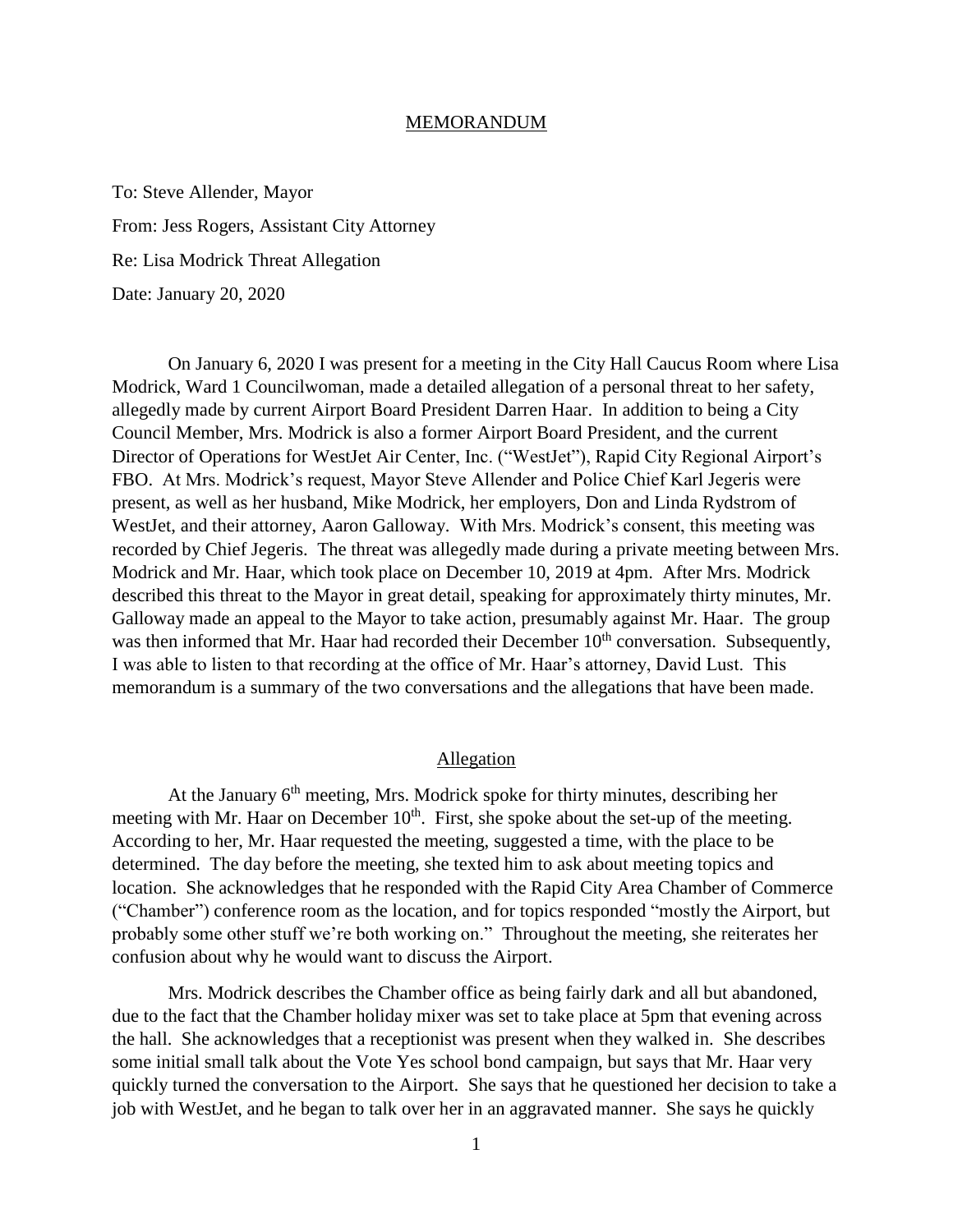made what she took to be a personal threat. She said he looked straight into her eyes and said "I know where you live." This is a statement that Mrs. Modrick, husband, and attorney Aaron Galloway came back to throughout the meeting as evidence of the personal, and potentially violent, threat made against Mrs. Modrick.

She said that he then went on what she described as a "permanent rant" about how people at the Airport, particularly WestJet, need to start acting like adults. She goes on to describe a conversation about various issues at the Airport. At one point she mentions to Mr. Haar problems with the tenants at the Airport, and suggests that he attend a tenant meeting on December  $17<sup>th</sup>$ . According to Modrick, Mr. Haar stated that "he didn't think he could, he would check, didn't know why he should go to another meeting…" She continues to describe Mr. Haar as "mumbling… spitting out the words," "in a rambling status," "aggressive, starting to accelerate into a feeling of attack." Modrick states:

*The whole time his body language was uncomfortable, he constantly looked away and he just kept talking. Sometimes he would squint his eyes real tight, strained and acting like he was trying to stay in control. And that piece that I'm saying right now, by now, he's in a fever, and he's like this. [At this point Modrick squeezes her eyes closed and shakes her clenched fists in front of her.] Shaking hands, like this, and I'm looking at the door. I look up at the clock, and I'm like, it's time for this to end.*

Mrs. Modrick did not attempt to leave at this point. She describes a brief conversation about Mr. Haar's angel fund. She then states:

*Here's the big part. And here is why my husband is here as well. He then made a statement that concerned me. He made a personal threat. He said that if people don't stop playing games, and don't act like adults, he would do something that everyone would regret. That he has a plan, and he was very specific on A PLAN, and he hopes it doesn't come to that, because if he uses his plan, everyone will be sorry. Said, I was surprised by this statement, I felt it was threatening. I knew I was done listening to his hour of nonsense, and it was really a lot of words that have no purpose.*

At this point, Linda Rabe enters the room, to tell them they are locking the doors and heading over to the Chamber mixer, which is being held across the hall. She acknowledges some small talk with Linda about California, and states that Mr. Haar tells her he'll go out the side door when he's done. Mrs. Modrick does not attempt to leave with Mrs. Rabe, and now describes herself as being "in a dark building, in a trapped conference room with somebody I don't know, who's just made a threat, who's super out of control, and there's only one way out, and I'm actually, as a woman, thinking what are my options here." She states that after Linda left, Mr. Haar again started to talk about taking action on his plan. She then stood up to leave, made a positive statement about great things being possible at Rapid City Regional Airport, and they quickly parted ways. She went straight to the Chamber mixer. She said that she was shaken from the meeting, so she was happy to be around so many people at the party. She also realized that she needed to get her notes down quickly, so she went to the back of the room and drank some water, said her hellos, and went home to record her notes.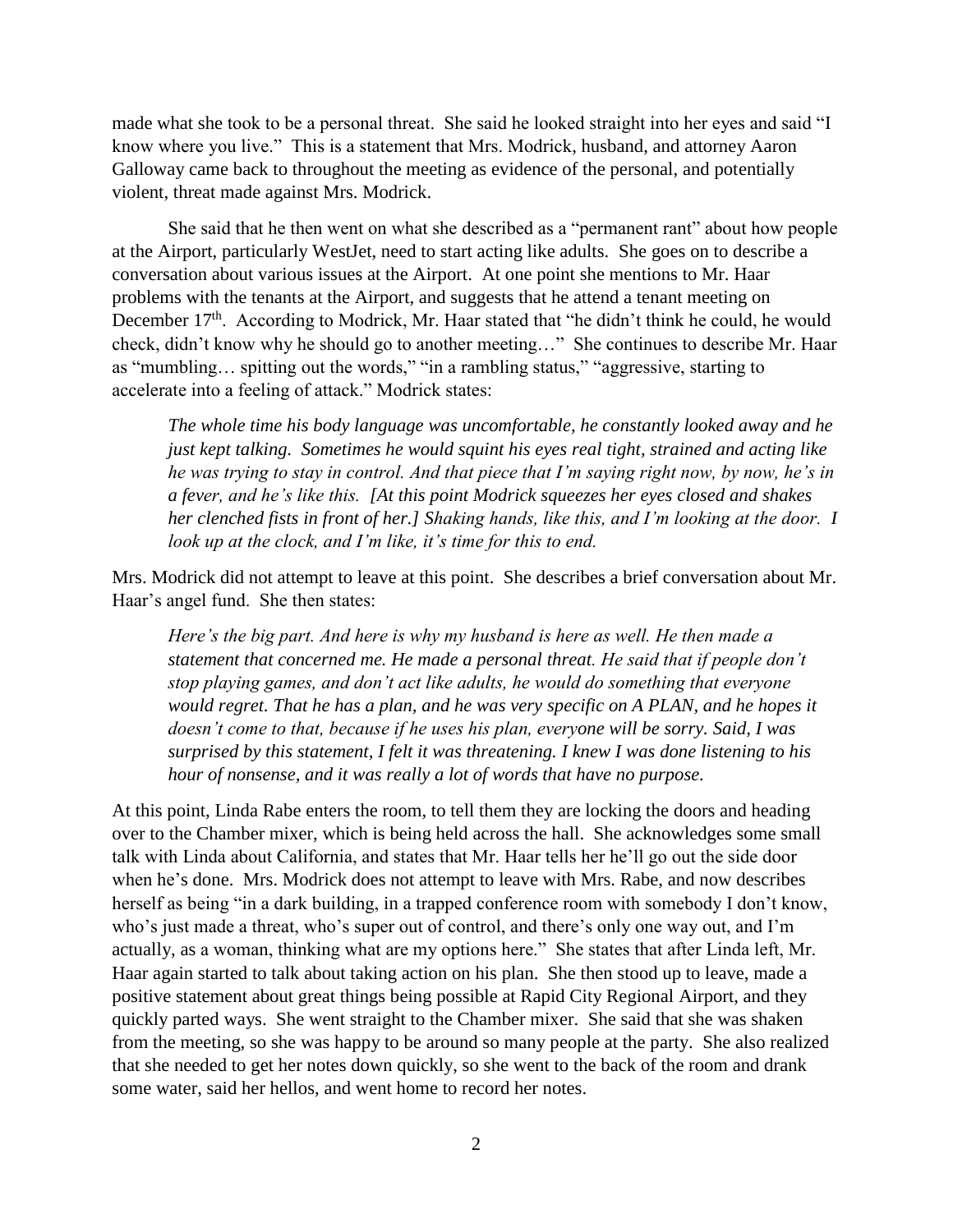Mrs. Modrick then summarizes the experience:

"…*the President of the Airport Board used his power to leer [sic] me into a meeting. I was unaware of what that meeting was about, what his motive was, concerned by his words and physical aggressive behavior, placed in an unsafe environment in a small conference room with only one way out, in an office that the lights were out and unknown if anyone was also there. Ah, I didn't, and ended with threats."*

She said she believes the meeting was premeditated, to create fear, in her and her employers. She then goes on to describe some of her experiences at the Airport in the short time she has been employed by WestJet. She describes hearing Patrick Dame harassing Miranda Maleki, Vice-President of WestJet and the Rydstrom's daughter, on her first day working for WestJet. She also describes an incident where WestJet's property was damaged by a City employee, which she describes as an unreported hit and run, which they have not yet received an apology for. She then describes the December 10<sup>th</sup> meeting with Darren as "three strikes you're out," and goes on to say "I knew then that I needed to let the Rydstroms know that there was a situation."

At this point, Mrs. Modrick seemed to be largely finished making her statement. Linda Rydstrom chimed in on the seriousness of the situation, and claimed that she had reported this incident to both the FBI and the TSA. Mrs. Rydstrom believed what Mr. Haar said constituted a threat to civil aviation according to TSA and Homeland Security guidance. Local law enforcement was not contacted about this incident prior to this January  $6<sup>th</sup>$  meeting.

Mr. Modrick then compared this situation to one around ten years ago, when an unmedicated schizophrenic came to their house, and was later arrested across town for threatening someone. He emphasized the threatening nature of the words "I know where you live." He spoke about the possibility of a random gas leak when they were out of town. Mrs. Modrick again emphasized how aggressive Mr. Haar was in talking about his "plan." Mr. Modrick said he envisioned a scenario where Mr. Haar drives by their house with a machine gun. It's clear that they were interpreting Mr. Haar's words as a physical threat to their safety.

Mrs. Modrick reiterated that she believed this meeting was a premeditated effort, possibly involving Airport Executive Director Patrick Dame and City Attorney Joel Landeen. She also reiterated that she does not know Darren Haar; that this was a meeting between two people who do not know each other. At this point, attorney Aaron Galloway said that the point of this meeting was two-fold: to provide information and ask what can be done. He stressed the threatening nature of two statements in particular: "I know where you live" and "I've got a plan." He stressed the Mayor's responsibility since the alleged offender was a Mayoral appointee. He said they were considering their options, including possibly seeking a restraining order against Mr. Haar.

At this point in the meeting Chief Jegeris had to leave for another obligation. He took his recording device with him, so the rest of the meeting is not recorded. Mayor Allender then responded that he was very concerned by Mrs. Modrick's initial call, and he had already spoken to Mr. Haar. He announced to the group that Mr. Haar had recorded the meeting. The recording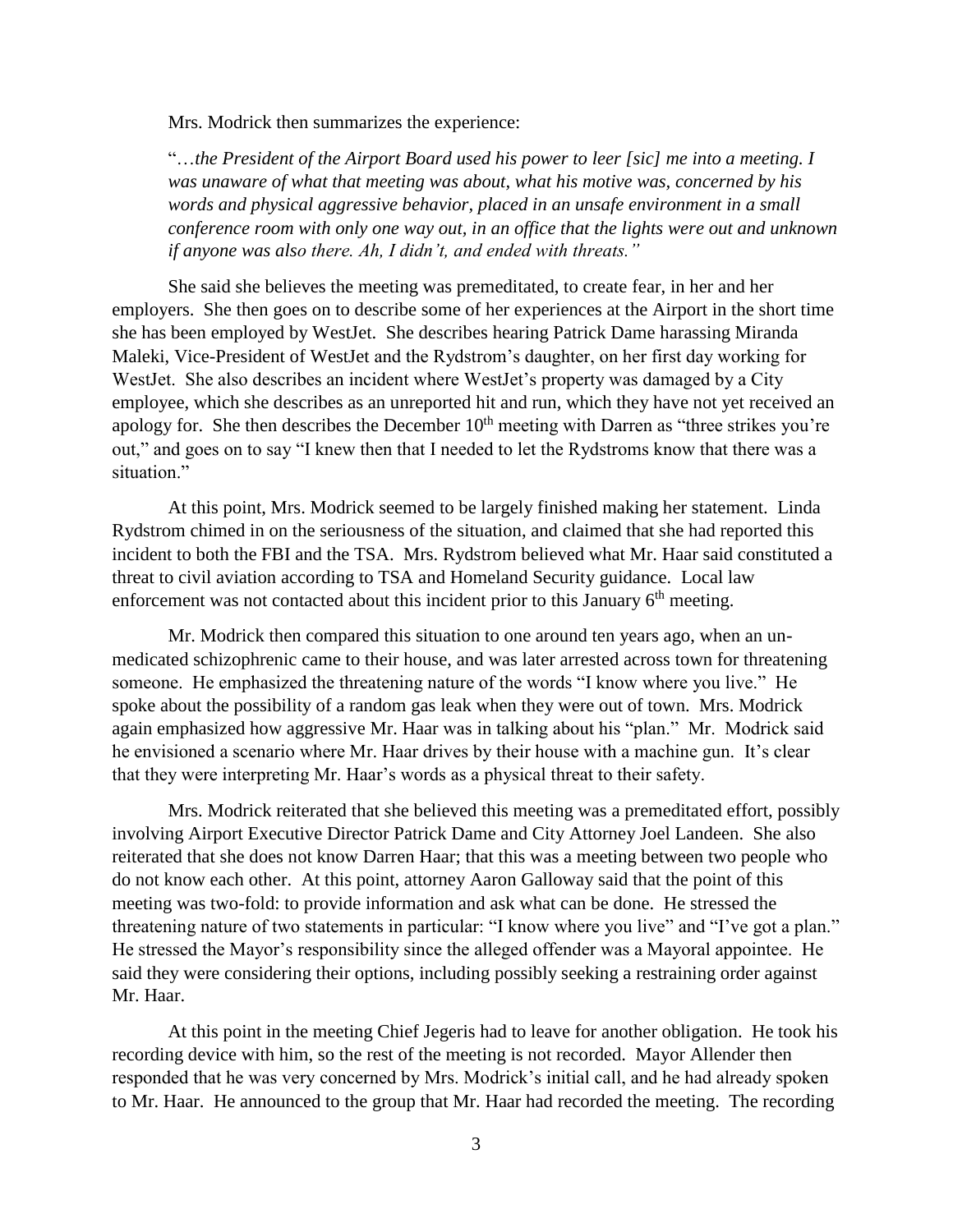had been turned over to David Lust, Mr. Haar's attorney. The Mayor delivered to Mrs. Modrick and Mr. Galloway a letter from Mr. Lust, stating that they would sue for defamation if these claims continued. The group's reaction to this news quickly turned to anger. Mrs. Modrick stated the fact that Mr. Haar had recorded the meeting solidified her belief that this was a premeditated effort. Mr. Modrick was very angry and stated that they were now "at Mach 10" and would be discussing legal options.

## **Discrepancies**

The recording of the December  $10<sup>th</sup>$  meeting is approximately an hour and a quarter long. While Mrs. Modrick accurately described many of the topics discussed, the overall tone of the meeting is very different than what she described on January  $6<sup>th</sup>$ . The majority of the conversation is about the Airport. Mr. Haar does repeatedly say that he's tired of people not acting like adults. However, the discussion is more of a plea to Mrs. Modrick, to work together to address the situation. More than once, Mr. Haar says things like "You get your side to behave, I'll get mine, and we'll work together." Mrs. Modrick agrees. At no point does Mr. Haar sound angry, or out of control. Mrs. Modrick also sounds comfortable responding to Mr. Haar throughout the conversation. When Mr. Haar mentions his accomplishments, Mrs. Modrick often interjects to describe her own accomplishments. She also frequently agrees with what Mr. Haar is saying. Other times, she seems to comfortably disagree with him. Towards the end of the conversation, Mr. Haar spends some time discussing how much he dislikes litigation. He says things like "when the lawyers get involved, everyone loses, except the lawyers," and "outside litigators are soulless." Mrs. Modrick responds that sometimes litigation is necessary to protect business interests. She doesn't sound intimidated, or threatened, or like she's being bullied. She sounds comfortable asserting her position.

There was also small talk scattered throughout the conversation. Mrs. Modrick describes the meeting as ending with threats, where she quickly left the Chamber office, said a quick goodbye to Mr. Haar, and went into the Chamber mixer. The tape tells a different story. First, when Mrs. Rabe interrupted their meeting, she instructed them both to leave through the side door, since they were locking the front door. This was not Mr. Haar's idea. When they leave the Chamber office, this door leads to the vestibule between the two sets of Civic Center doors. The difference in sound can clearly be heard on the tape. Mr. Haar and Mrs. Modrick stand in this vestibule for several minutes talking about Mrs. Modrick's nephews. This is hardly the quick escape Mrs. Modrick describes.

There are also several notable discrepancies about what was actually said. Mrs. Modrick claims several times that Mr. Haar said "I know where you live," and she interpreted this statement as a threat to her personal safety. He never uttered these words. At one point, they are discussing the Vote Yes campaign, and Mrs. Modrick is describing a neighborhood party she recently threw. She is describing how she was surprised by the attitudes of her neighbors. At one point, almost as an aside, Mr. Haar agrees with something she has just said by saying "in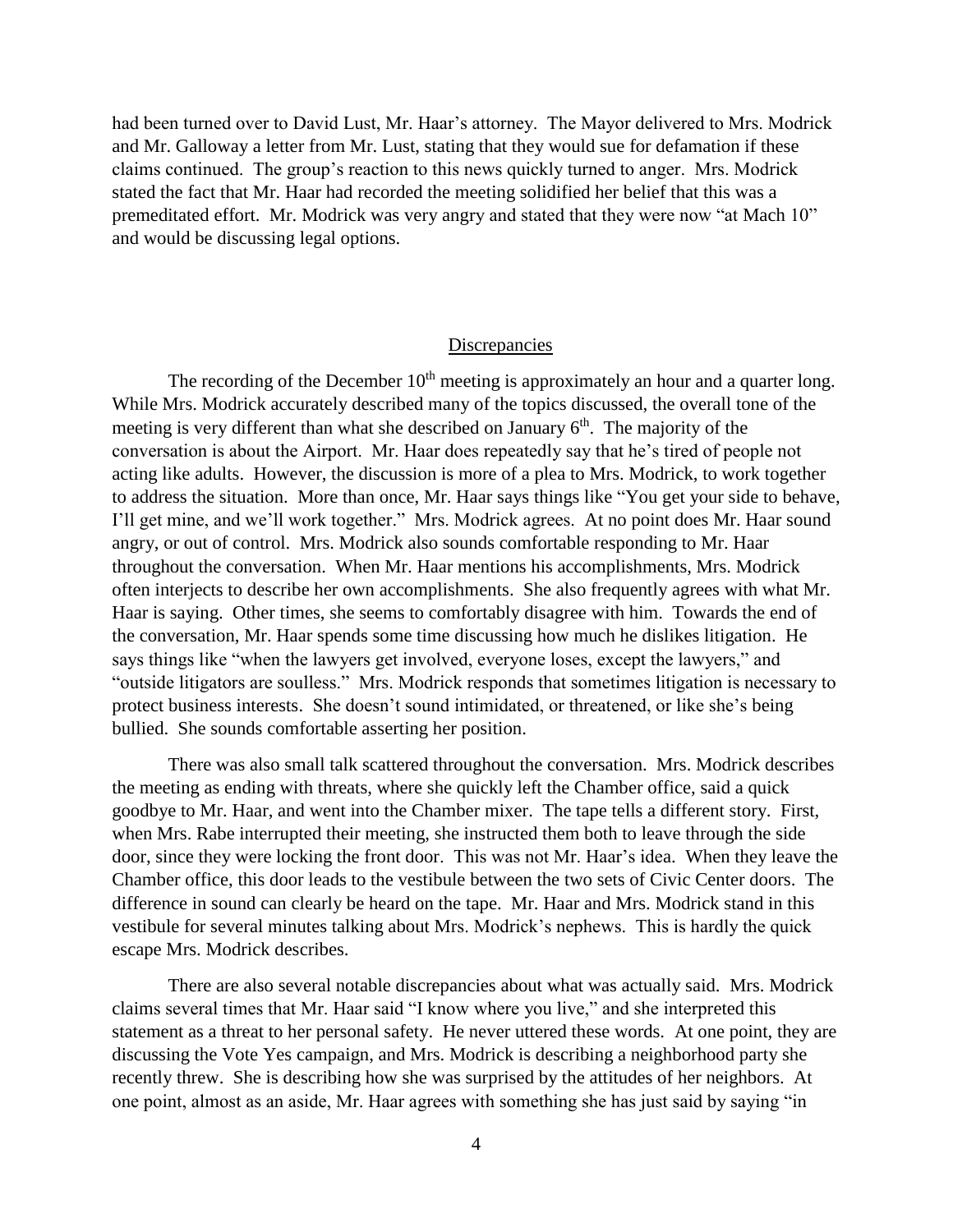your neighborhood I can see that," then he continues on to another point. That is as close as he comes to referencing where Mrs. Modrick lives.

Mrs. Modrick and her team also repeatedly mentioned Mr. Haar's statement that he has a "plan" and that if he implements it people will be sorry, as evidence that this was a threat. Mr. Haar does repeatedly discuss what will happen if, in his words, "people don't start acting like adults." When he first mentions this, he says "I have a path forward." He continues to say that if he has to go down that path "a lot of people will be embarrassed." Mrs. Modrick replies that embarrassing people is not the answer. He comes back to this "path forward" throughout the conversation, and his exact words vary. At one point, he actually prefaces his statement with "this is not a threat." Given the initial wording, and the overall context of the discussion, there is no reason to believe these words refer to any type of personal threat.

During the December 10<sup>th</sup> meeting, Mrs. Modrick repeatedly mentions tenant issues at the Airport, and she repeatedly asks Mr. Haar to attend a tenants' meeting, particularly the one scheduled for December  $17<sup>th</sup>$ . While she claims he said he was too busy to attend, he states multiple times that he will attend a tenants' meeting. He does say he has to check his schedule regarding the December 17<sup>th</sup> meeting, but he agrees with Mrs. Modrick that he and other Airport Board members should attend these meetings, to check in with tenants. In fact, Mr. Haar did attend the December 17th tenants' meeting. Mr. Haar repeatedly states that he and other Board members haven't been made aware of any unhappy tenants, other than WestJet.

After listening to both meetings, I did speak with Mr. Haar to get some more information about the December  $10<sup>th</sup>$  meeting. He stated that he did indeed initiate the meeting. When trying to decide where to meet, he claims that Mrs. Modrick originally suggested her house. He didn't feel that would be appropriate, so he suggested a coffee shop. He claims that on a phone call to discuss the matter, Mrs. Modrick suggested the Chamber office as a meeting location, because she was planning to attend the mixer at 5pm. Mr. Haar's recollection of the Chamber office that night is also different from Mrs. Modrick's description. He states that there were 3-4 people in the office when they arrived, and the lights were on. He also says that they kept the conference room door open the entire time. In fact, he claims that when Linda Rabe came in there was no knock on the door because it was wide open. The recording does not include anything that sounds like a knock before she begins speaking.

Mr. Haar also disputes the notion that he and Mrs. Modrick don't know each other. He states that while he would not describe her as a friend, they run in the same circles. They are both civically active, so they often end up at the same events. The spent a week on a bus touring South Dakota's reservations together in 2018. Mr. Haar searched his email inbox in front of me, showing me various emails from Mrs. Modrick to him. There was an email thanking him for his help on the Vote Yes campaign, with only him and Val Simpson as recipients. He also showed me an email invitation from Mrs. Modrick to connect on LinkedIn, from August of last year.